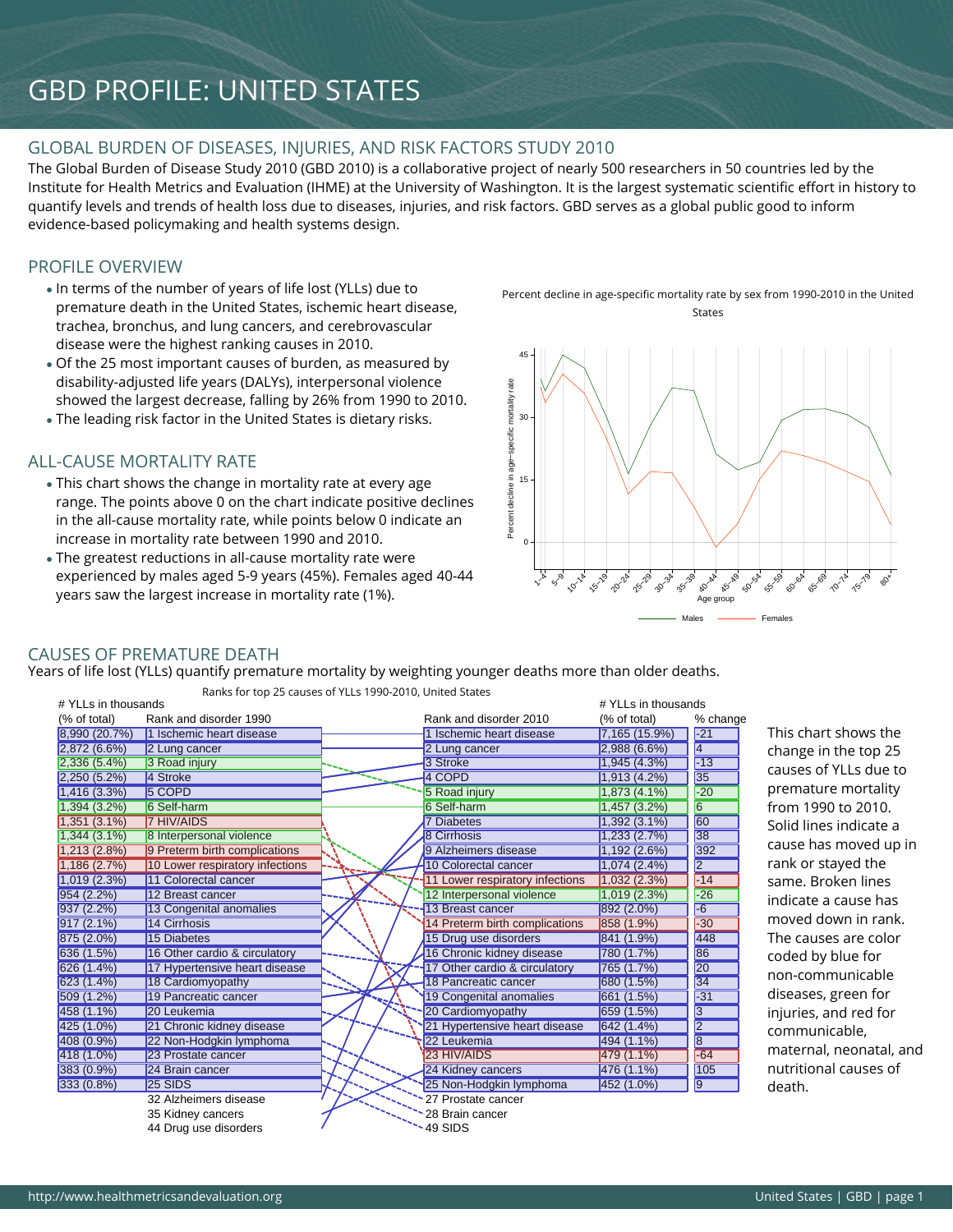#### YEARS LIVED WITH DISABILITY (YLDs)

Years lived with disability (YLDs) are estimated by weighting the prevalence of different conditions based on severity. The top five leading causes of YLDs in the United States are low back pain, major depressive disorder, other musculoskeletal disorders, neck pain, and anxiety disorders.





#### DISABILITY-ADJUSTED LIFE YEARS (DALYs)

Disability-adjusted life years (DALYs) quantify both premature mortality (YLLs) and disability (YLDs) within a population. In the United States, the top three causes of DALYs in 2010 were ischemic heart disease, chronic obstructive pulmonary disease, and low back pain. The only cause to appear in the 10 leading causes of DALYs in 2010 and not 1990 was drug use disorders.

The top 25 causes of DALYs are ranked from left to right in order of the number of DALYs they contributed in 2010. Bars going up show the percent by which DALYs have increased since 1990. Bars going down show the percent by which DALYs have decreased. Globally, non-communicable diseases and injuries are generally on the rise, while communicable, maternal, neonatal, and nutritional causes of DALYs are generally on the decline.

Communicable, maternal, neonatal, and nutritional  $\Box$  Non-communicable

**CO** Injuries



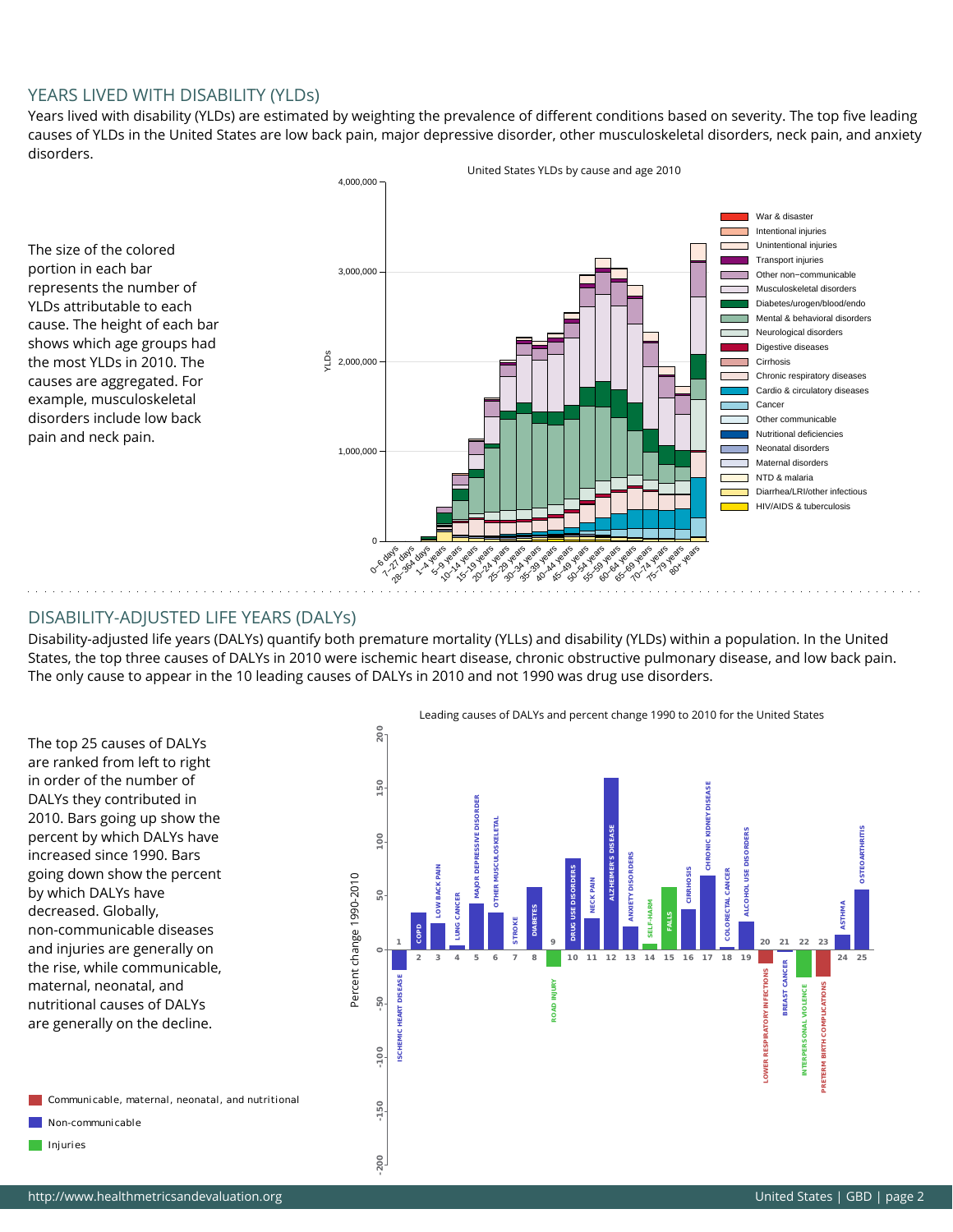## RISK FACTORS

Overall, the three risk factors that account for the most disease burden in the United States are dietary risks, tobacco smoking, and high body-mass index. The leading risk factors for children under 5 and adults aged 15-49 years were zinc deficiency and alcohol use, respectively, in 2010.



Burden of disease attributable to 15 leading risk factors in 2010, expressed as a percentage of United States DALYs

# COUNTRY BENCHMARKING OF BURDEN OF DISEASE

Understanding the relative performance of the United States against other comparator countries provides key insight into public health successes and areas where the United States might be falling behind. The table identifies the United States' rank across 14 other comparator countries, selected and ordered by income per capita, for five metrics of interest, with 1 indicating the best rank and 15 indicating the worst rank.

- Age-standardized rates are used to make meaningful comparisons across time by adjusting for changes in population size and age structure.
- Life expectancy incorporates mortality, and health-adjusted life expectancy further incorporates years lived in less than ideal health.
- In 2010, the United States ranked 3rd for age-standardized YLD rate and 13th for age-standardized death rate.

|                      |                                              |                |      |                | Age-standardized death rates, YLL rates, YLD rates, and life expectancy at birth and health-adjusted life expectancy at birth for 1990 and 2010, both sexes combined |      |        |                |        |                |                                            |                |      |                |                          |      |                                             |                |             |                |  |
|----------------------|----------------------------------------------|----------------|------|----------------|----------------------------------------------------------------------------------------------------------------------------------------------------------------------|------|--------|----------------|--------|----------------|--------------------------------------------|----------------|------|----------------|--------------------------|------|---------------------------------------------|----------------|-------------|----------------|--|
|                      | Age-standardized death rate<br>(per 100,000) |                |      |                | Age-standardized YLL rate<br>(per 100,000)                                                                                                                           |      |        |                |        |                | Age-standardized YLD rate<br>(per 100,000) |                |      |                | Life expectancy at birth |      | Health-adjusted life<br>expectancy at birth |                |             |                |  |
| Country              |                                              | 1990           |      | 2010           |                                                                                                                                                                      | 1990 |        | 2010           |        | 1990           |                                            | 2010           |      | 1990           |                          | 2010 |                                             | 1990           |             | 2010           |  |
|                      | Rate                                         | Rank           | Rate | Rank           | Rate                                                                                                                                                                 | Rank | Rate   | Rank           | Rate   | Rank           | Rate                                       | Rank           | LE   | Rank           | LE.                      | Rank | <b>HALE</b>                                 | Rank           | <b>HALE</b> | Rank           |  |
| Luxembourg           | 641                                          | 11             | 432  | 10             | 14,255                                                                                                                                                               | 10   | 8,484  | 9              | 11,370 | 11             | 11,683                                     | 11             | 75.3 | 10             | 80.2                     | 10   | 65.2                                        | 12             | 68.4        | 9              |  |
| Andorra              | 443                                          |                | 369  | $\overline{2}$ | 9,206                                                                                                                                                                |      | 6,832  | $\overline{2}$ | 11,769 | 12             | 11,724                                     | 12             | 80.3 |                | 82.6                     |      | 68.7                                        |                | 70.3        | 3              |  |
| Norway               | 580                                          | 8              | 422  |                | 12,291                                                                                                                                                               |      | 7,904  | 5              | 12,365 | 15             | 12,329                                     | 15             | 76.8 | 8              | 80.8                     | 6    | 65.2                                        | 13             | 68          | 11             |  |
| Brunei               | 705                                          | 14             | 576  | 14             | 15,283                                                                                                                                                               | 14   | 11,525 | 13             | 10.711 | $\overline{a}$ | 10,502                                     | $\overline{2}$ | 74.4 | 14             | 77.2                     | 14   | 64.9                                        | 14             | 67.3        | 13             |  |
| Singapore            | 665                                          | 12             | 425  | 8              | 14.747                                                                                                                                                               | 12   | 8,192  | $\overline{7}$ | 10.079 |                | 9.827                                      |                | 75.3 | 11             | 81                       | 5    | 66.4                                        | 5              | 71.1        |                |  |
| United Arab Emirates | 795                                          | 15             | 615  | 15             | 18,366                                                                                                                                                               | 15   | 13,157 | 15             | 12,272 | 14             | 11,951                                     | 14             | 72.7 | 15             | 76.3                     | 15   | 62.2                                        | 15             | 65.1        | 15             |  |
| Kuwait               | 489                                          |                | 511  | 12             | 11,796                                                                                                                                                               |      | 12,133 | 14             | 12,022 | 13             | 11,867                                     | 13             | 77.8 |                | 77.4                     | 13   | 66.1                                        |                | 65.9        | 14             |  |
| <b>United States</b> | 639                                          | 10             | 516  | 13             | 15,130                                                                                                                                                               | 13   | 11,447 | 12             | 10,503 | 2              | 10,509                                     | 3              | 75.2 | $12$           | 78.2                     | 12   | 65.6                                        | 9              | 67.9        | 12             |  |
| Switzerland          | 532                                          | 3              | 369  | 3              | 11.825                                                                                                                                                               |      | 7.071  | 3              | 10.663 | В              | 10,807                                     | $\overline{a}$ | 77.5 | $\overline{a}$ | 82.2                     | 3    | 67.5                                        | $\overline{z}$ | 70.8        | $\overline{2}$ |  |
| Netherlands          | 572                                          |                | 426  | 9              | 11.847                                                                                                                                                               | 5    | 7,988  | 6              | 11,355 | 10             | 11,492                                     | 10             | 77   | 6              | 80.6                     | 9    | 66.5                                        | $\overline{a}$ | 69.1        |                |  |
| Ireland              | 692                                          | 13             | 453  | 11             | 14,298                                                                                                                                                               | 11   | 8.764  | 11             | 11,024 |                | 11,138                                     | 8              | 74.8 | 13             | 79.9                     | 11   | 65.2                                        | 11             | 68.9        | 8              |  |
| Iceland              | 548                                          | $\overline{4}$ | 365  |                | 11,310                                                                                                                                                               |      | 6,675  |                | 10,763 | 5              | 11,108                                     |                | 77.6 | 3              | 82.2                     | 2    | 65.5                                        | 10             | 68.4        | 10             |  |
| Australia            | 568                                          | 6              | 389  | $\overline{4}$ | 12,381                                                                                                                                                               | 8    | 7.722  | 4              | 11,153 | q              | 10,979                                     | 6              | 76.9 |                | 81.5                     | 4    | 66.4                                        | 6              | 70.1        | $\overline{4}$ |  |
| Canada               | 558                                          | 5              | 422  | 6              | 12.079                                                                                                                                                               | 6    | 8.546  | 10             | 10,806 | 6              | 10,845                                     | 5              | 77.2 | 5              | 80.6                     |      | 67                                          | В              | 69.6        | 5              |  |
| Austria              | 622                                          | 9              | 418  | 5              | 13,732                                                                                                                                                               | q    | 8,401  | 8              | 11,052 | 8              | 11,381                                     | 9              | 75.7 | 9              | 80.6                     | 8    | 65.8                                        | 8              | 69.1        |                |  |